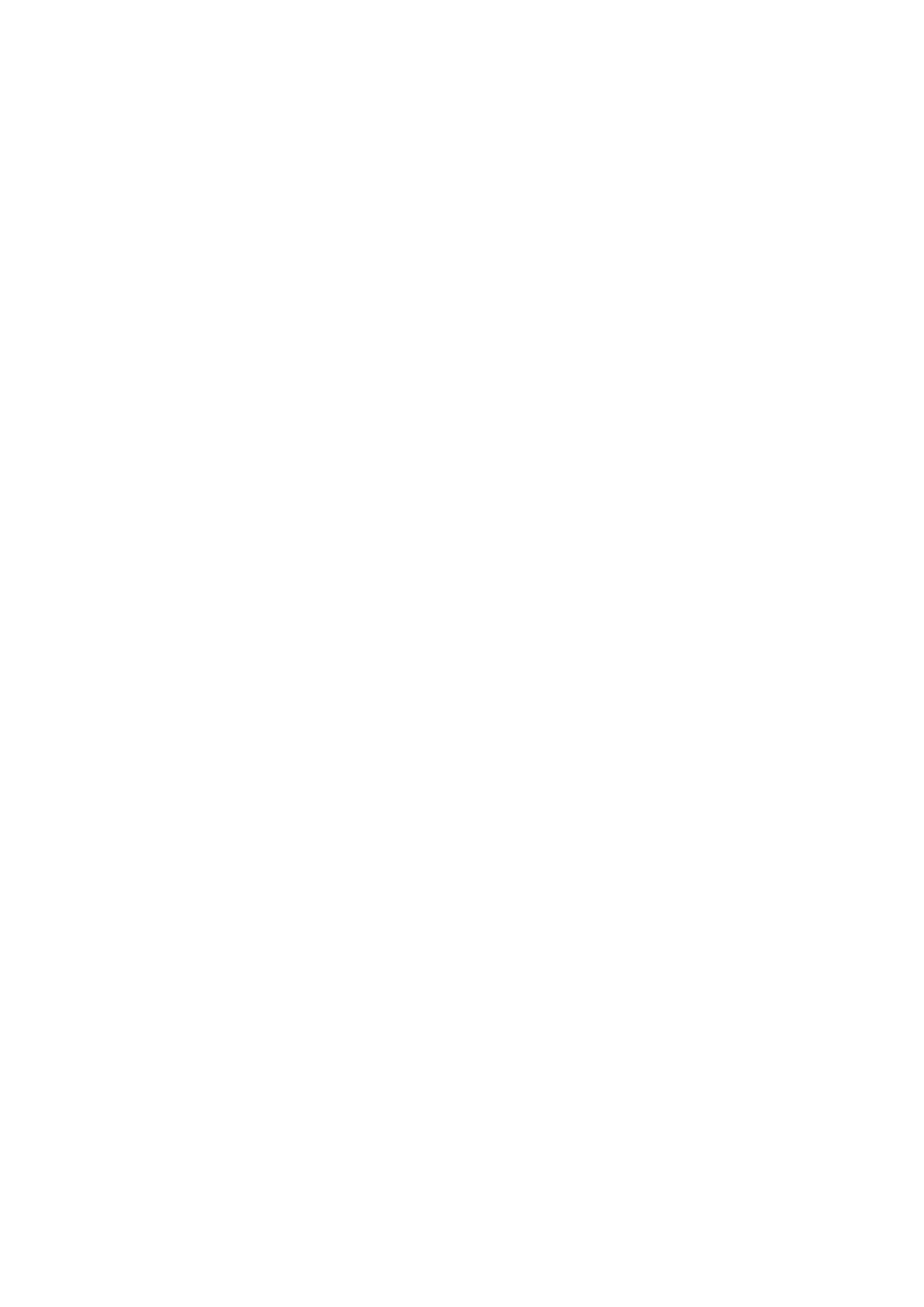# **1. Introduction and explanation**

## **1.0 Introduction**

Mayo County Council has commenced the review of the Mayo County Development Plan 2014 – 2020 and the preparation of a new Plan for the period 2020–2026. The current County Development Plan was adopted in April 2014 and has been varied twice since it was adopted.

All planning authorities are legally obliged to make a new development plan every 6 years. This ensures it remains up to date, relevant, and responsive to new issues as they arise. The entire development plan–making process will take approximately 2 years.

## **1.2 What Is the Purpose of this Consultation Paper?**

The purpose of this paper is to encourage as many individuals, organisations and communities as possible to become involved in shaping the new Plan for our county.

- It includes guidance and information on the development plan process, including how you can become involved.
- It highlights some of the main issues that will be considered in preparing the plan and poses a series of questions, which it is hoped will stimulate debate and ideas about the future of Mayo.

The issues outlined in this paper and suggested questions are by no means exhaustive and we welcome your views on any or all of the topics mentioned in paragraph 1.3 below, or other strategic planning issues that you consider important.

#### **1.3 The County Development Plan – What is it?**

The County Development Plan is a land-use plan which sets out an overall strategy for the proper planning and sustainable development of the county for a six-year period. The plan making procedure is set out in law and is guided and influenced by EU and national legislation, policies and guidelines and also regional policy.

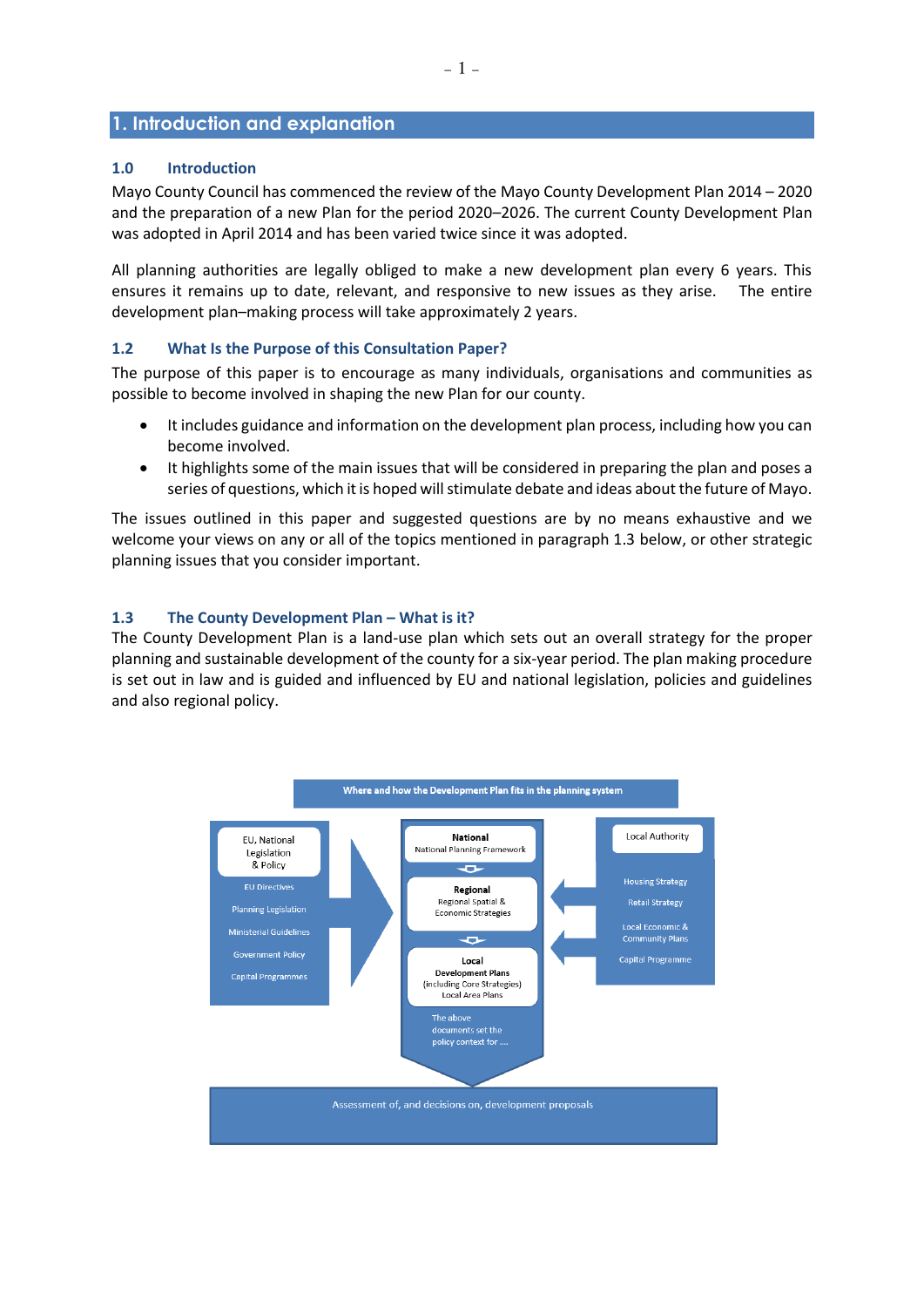As the diagram on the previous page shows, the Development Plan sits within a hierarchy of plans being influenced by those above it and in turn, influencing plans and programmes and development decisions at the local level. The new Plan will be set within the strategic context of and be guided by the recently published National Planning Framework (NPF) and the forthcoming Regional Spatial and Economic Strategy (RSES) which is currently being prepared by the Northern and Western Regional Assembly (NWRA).

The Plan will comprise of a written statement, accompanying maps and environmental reports, and will set out policies and objectives on a wide range of topics, which will guide the physical, economic and social development of County Mayo from 2020 – 2026. These include;

**The County Development Plan provides the framework & policy context for all local planning decisions. This means that all planning applications and proposals for development are assessed against the policies and objectives in the Plan.** 

- Settlement planning
- Housing
- Town and village regeneration/renewal
- Rural development
- Economic development
- Social and community development
- Infrastructure (e.g. transport, energy, telecommunications etc)
- Climate change
- Natural resources
- Environmental protection
- Heritage

The Plan will also include guidance on such matters as design, layout and other standards to ensure a high quality of development.

## **1.4 Why Become Involved?**

The Development Plan is an important document with the potential to impact each one of us in some way in terms of where we choose to live, work or study, and how we move around or meet our energy needs these all influence our quality of life.

This is our county and your views will play a **crucial**  role in what is included in the Plan and in shaping the future of Mayo. We need to hear those views so that the Plan reflects the needs and aspirations of all sectors of the community.

**Getting involved in the preparation of the Plan gives you an opportunity to have your say on issues that you feel are important for our county.**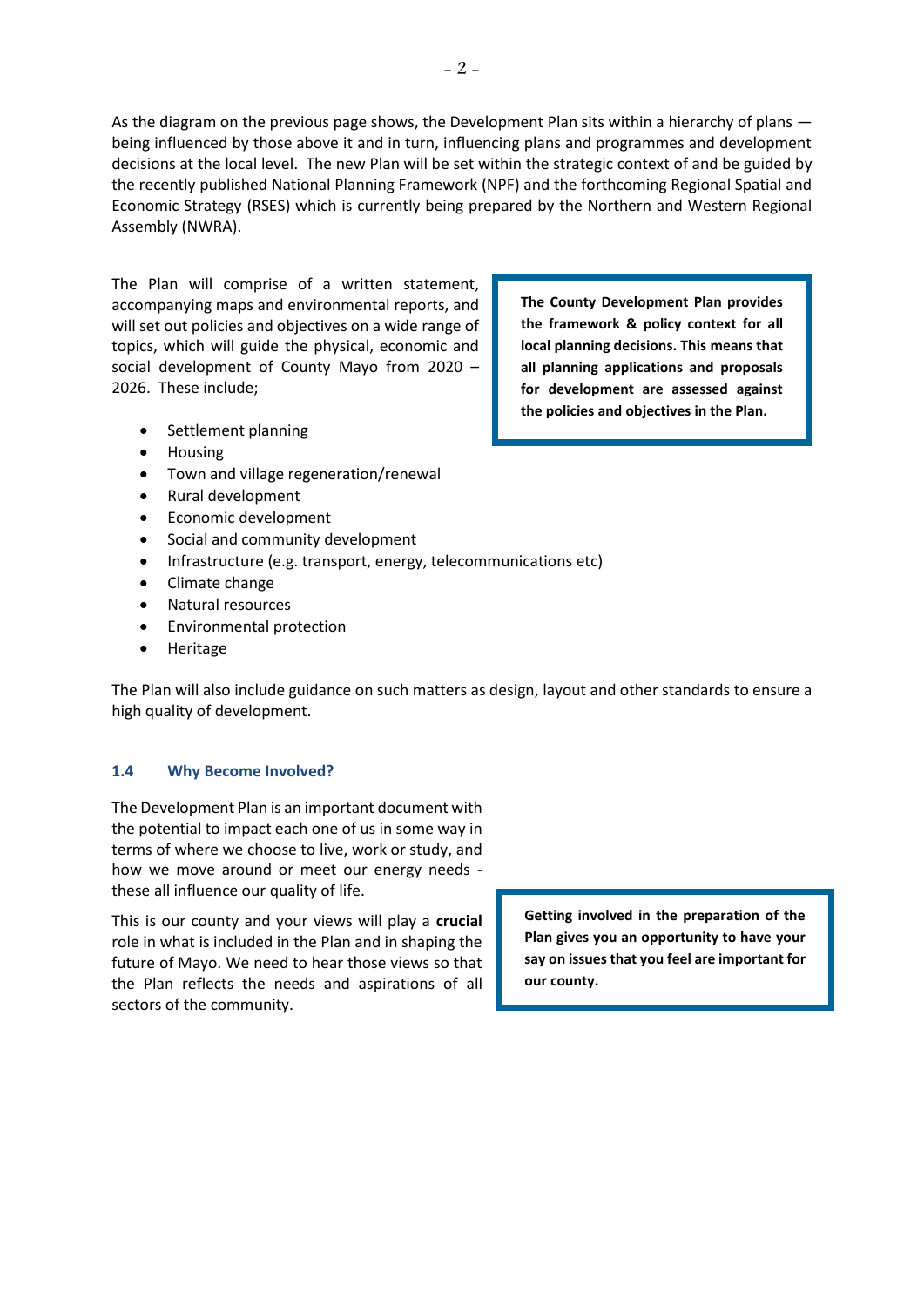# **1.5 Have your Say in Shaping the new Mayo County Development Plan**

Mayo County Council wishesto engage with as many individuals, groups and organisations as possible. Over the next two weeks (see timetable on back page) the Forward Planning Team will engage in a series of public information/consultation events throughout the county, where members of the public can discuss issues highlighted in this document or raise new issues.

As this is the early stage of the process, we are concerned mainly with strategic planning issues which need to be addressed in County Mayo i.e. bigger picture issues that affect the entire county. We cannot consider **submissions relating to specific land use zonings and designations.** However, there will be further opportunities to make submissions on these issues when the Draft Plan is published and also in the event of any proposed material alterations to the Draft.

# **Details of where to send your submissions or observations are on the back page.**

# **1.6 The Process in Brief**

It takes about two years to prepare a Development Plan. There are four main stages involved:

- **1.** Pre-draft—the Council consults with the public, interested parties, 'prescribed bodies' (e.g. government departments and providers of infrastructure) - taking on board their views before preparing a draft. This is the stage we are at now.
- **2.** The 2<sup>nd</sup> stage consists of preparing a Draft Plan for public consultation and consideration by the elected members.
- **3.** A 3<sup>rd</sup> stage may occur where amendments are proposed to the draft, which are considered 'material', i.e. significant changes that warrant them going back on public display for consultation.
- **4.** The final stage is when the elected members of Mayo County Council adopt the Plan.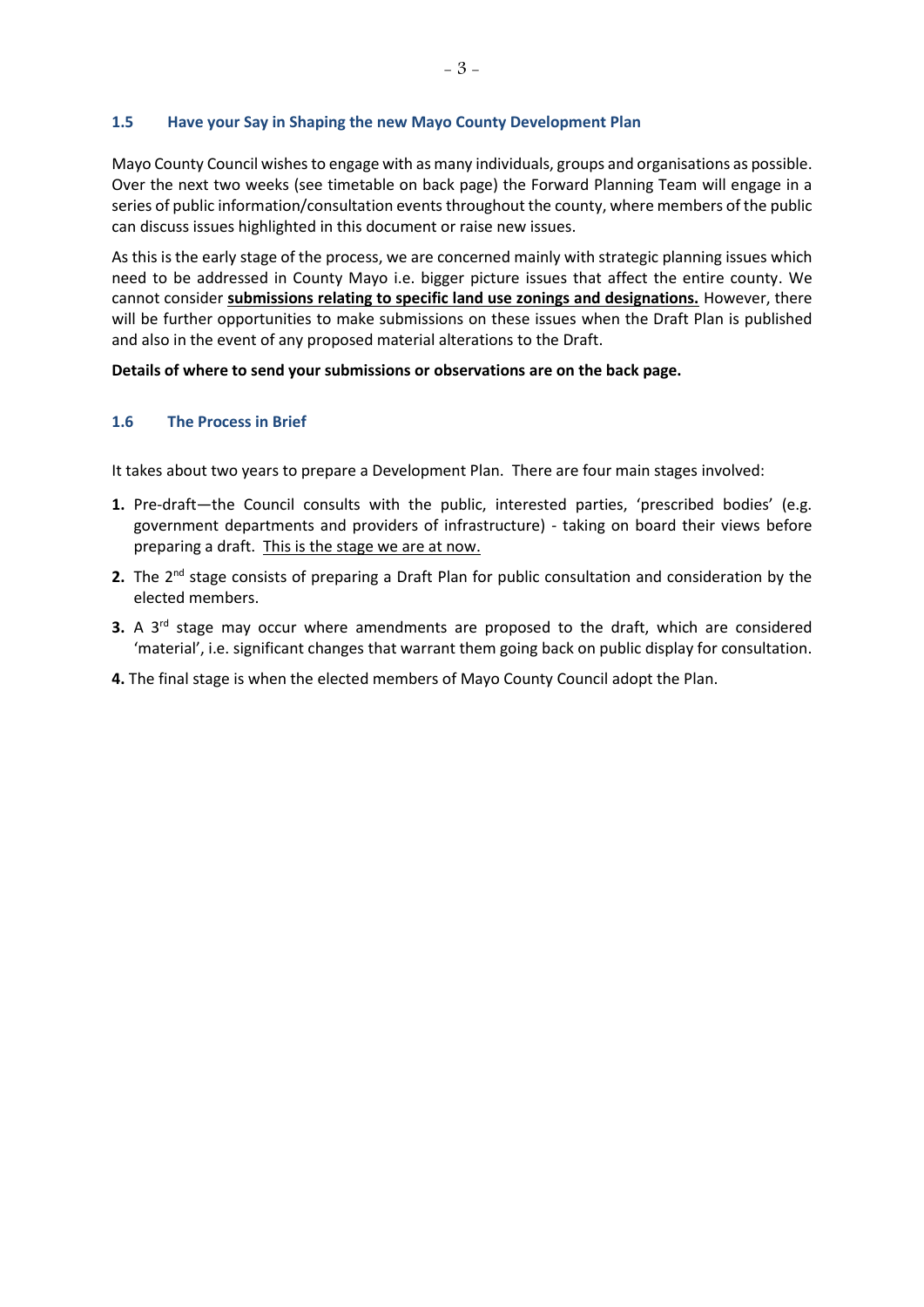# **2. Issues and questions for consideration (note this is not an exhaustive list)**

#### **2.0 Establishing a Vision**

The current Plan sets out eight goals for the future development of the county:

- **Goal 1:** To promote rural sustainability by encouraging more people to live in Rural Areas through the promotion of sustainable rural communities and economic development
- **Goal 2:** To attract investment and people into the County
- **Goal 3:** To ensure a sustainable economy
- **Goal 4:** To adopt 'green principles' that promote a high quality of life
- **Goal 5:** To create attractive settlements that promote a high quality of life
- **Goal 6:** To maintain and provide additional services for our citizens, investors and visitors
- **Goal 7:** To protect and enhance our natural environment

**Goal 8:** To offer visitors, from Ireland and overseas, a range of high quality experiences.

#### **What do YOU think?**

Ì

- **Do these goals reflect the kind of county you would like to live in?**
- **Do you agree with these goals or how would you change them?**
- **What are the critical elements that need to be in place to achieve these goals?**

#### **2.1 Core Strategy & Settlement Strategy**

The Core Strategy is a key element of the Development Plan**.** It sets out the strategy for the location of future development, including how development in different areas will be regulated and managed.

The settlement strategy defines the role of settlements and informs decisions on investment such as wastewater, housing, roads, amenities, and town and village renewal.

The designation of two rural area types in the current Plan - Rural Areas under Urban Influence and Structurally Weak Areas, underpins the strategy for housing in the countryside.

The policies relating to the 'Rural Area Types' aim to guide rural housing to appropriate locations and in a manner that will sustain rural communities without having subsequent negative impacts.

The new Core Strategy and Settlement Hierarchy will be derived from the policy framework established by the NPF and RSES.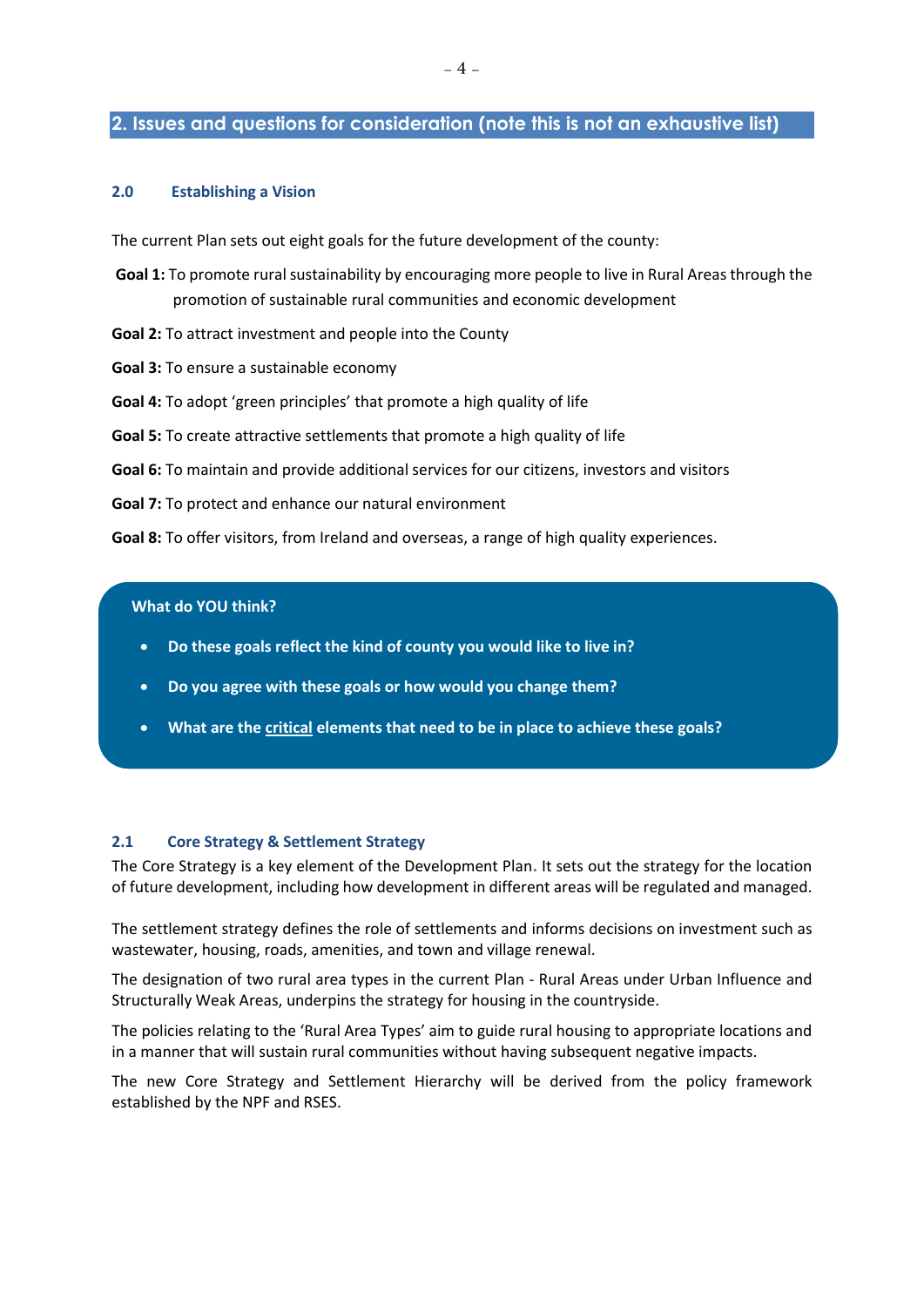Figure 1 shows the Settlement Hierarchy in the current Plan. This is based on criteria in the National Spatial Strategy and Regional Guidelines for the Northern and Western Region (the NPF and RSES will replace both these documents).

One of the national strategic outcomes of the NPF is Compact Growth. This outcome aims to secure the sustainable growth of more compact urban and rural settlements supported by jobs, housing, services and amenities, rather than continued and unplanned urban sprawl. The NPF places an emphasis on renewing and developing existing settlements, rather than continual expansion and sprawl of our towns out into the countryside, which is happening at the expense of town centres and smaller towns and villages in the rural areas.



The NPF recognises the strategic role of larger towns with populations of over 10,000, such as Ballina and Castlebar, and also the scope for potential growth in all towns.

These principles and guidance set out in the future RSES will influence and guide the new Core Strategy and Settlement Hierarchy, including housing in the countryside.

- **Do you think the above hierarchy should be changed, if so, how?**
- **How can we ensure that the complementary role of towns, villages and rural areas can be supported in the Development Plan?**
- **How do we achieve a balance between supporting towns and villages and one-off housing in the countryside?**
- **Do you think housing in rural areas should be regulated?**
- **How can we strengthen our rural villages?**
- **How can we ensure sustainable rural communities?**
- **What issues relating to the core strategy and settlement do You think should be addressed in the Plan?**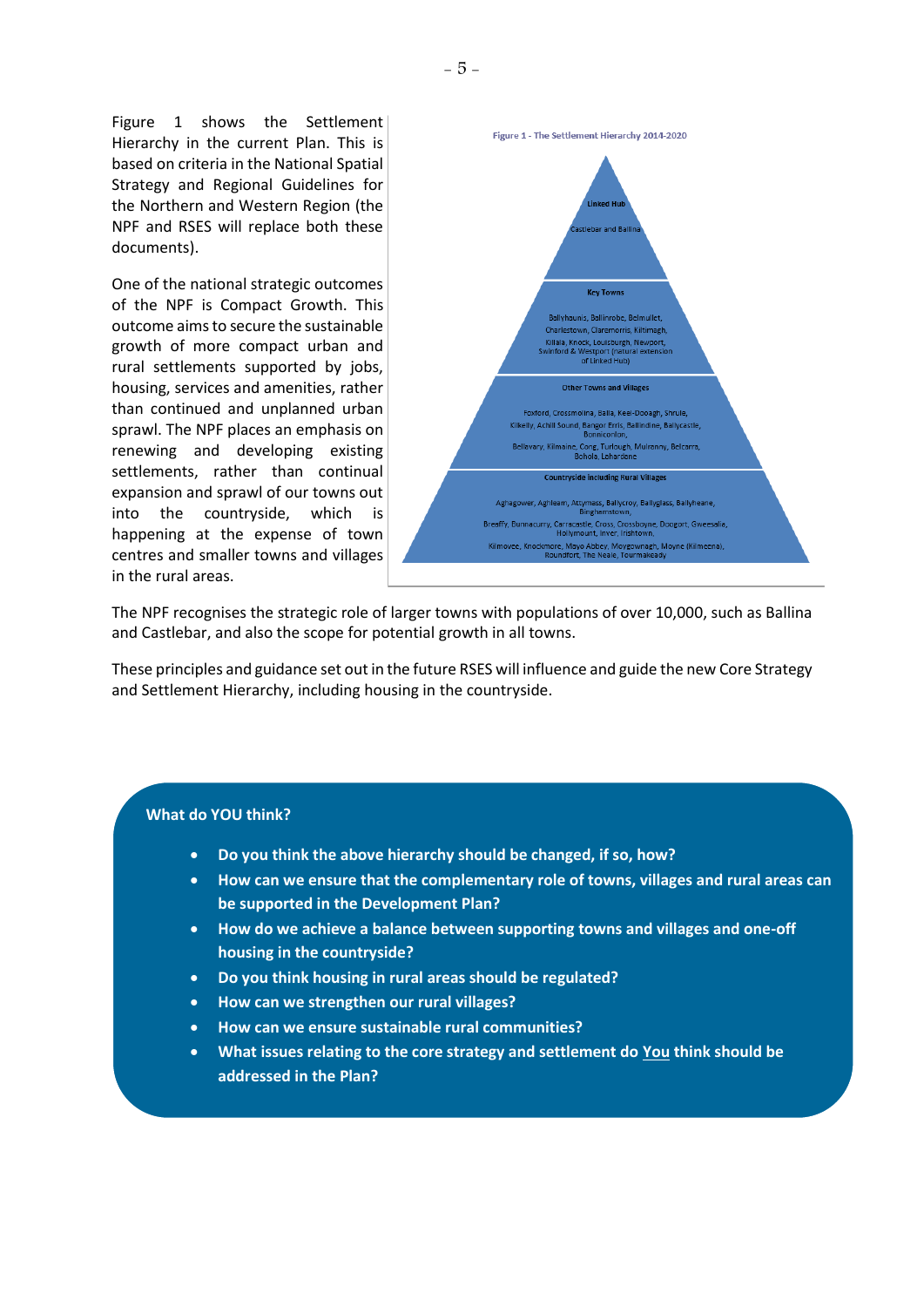#### **2.2 Population & Housing**

2016 Census recorded:

- A population of 130,507 in Mayo, a slight reduction (0. 1% or 131 persons) from 2011. However, the long-term trend since 1971 has been of population growth. It is anticipated that this will continue.
- A population that is aging the percentage of people in Mayo aged 65 and over increased by 17% (3370) since 2011. 17.5% (22,909) of the population is aged 65 and over as against the national average of 13.4%.

The Housing Strategy in the current Plan aims to ensure that the housing needs of the existing and future population of Mayo are met. The key objective is to enable every household to have available an affordable dwelling of good quality, suited to its needs, in a good environment and, as far as possible, at tenure of its choice.

10,597 vacant housing units were recorded in Mayo in Census 2016 (excluding holiday homes), a vacancy rate of 16%, the fourth highest in the country.

#### **What do YOU think?**

- **Do you agree with the key objective for housing as outlined above?**
- **How can we best facilitate provision of appropriate housing in the right location to cater for our changing demographics?**
- **How can we sustainably accommodate the housing needs of all sectors of our community?**
- **What can we do to encourage use of vacant houses in towns, villages and rural areas?**
- **Where do you think new housing should be located?**
- **What issues relating to population & housing do You think should be addressed?**

#### **2.3 Our Towns and Villages**

Mayo has a large network of towns and villages, which play a vital role in our social and economic well–being. They are integral to community identity, heritage and quality of life. Unfortunately, over the last number of decades they have suffered significant economic, social and environmental decline.

There are critical links between the quality of our towns and villages and business investment/job creation. In many of our towns, dereliction, loss of services and the retail function, combined with associated high vacancy rates and poor public realm in town centre areas have resulted in towns and villages becoming less attractive places in which to live, work and do business.

To address these issues, public and private investment will be required in both physical and social infrastructure including: water services; roads connectivity; telecommunications; energy; development lands; business support infrastructure; and social and recreational facilities.

It will also be essential to improve the physical attractiveness of our towns and villages as places in which to invest, live and work in. This will require attention to the built environment particularly the town centres, in terms of caring for, restoring, renewing and revitalising the physical fabric of the towns. Revitalisation of the town centres through appropriate development, including residential development and addressing vacant units, is crucial in terms of creating vibrant, attractive towns capable of attracting investment and population growth.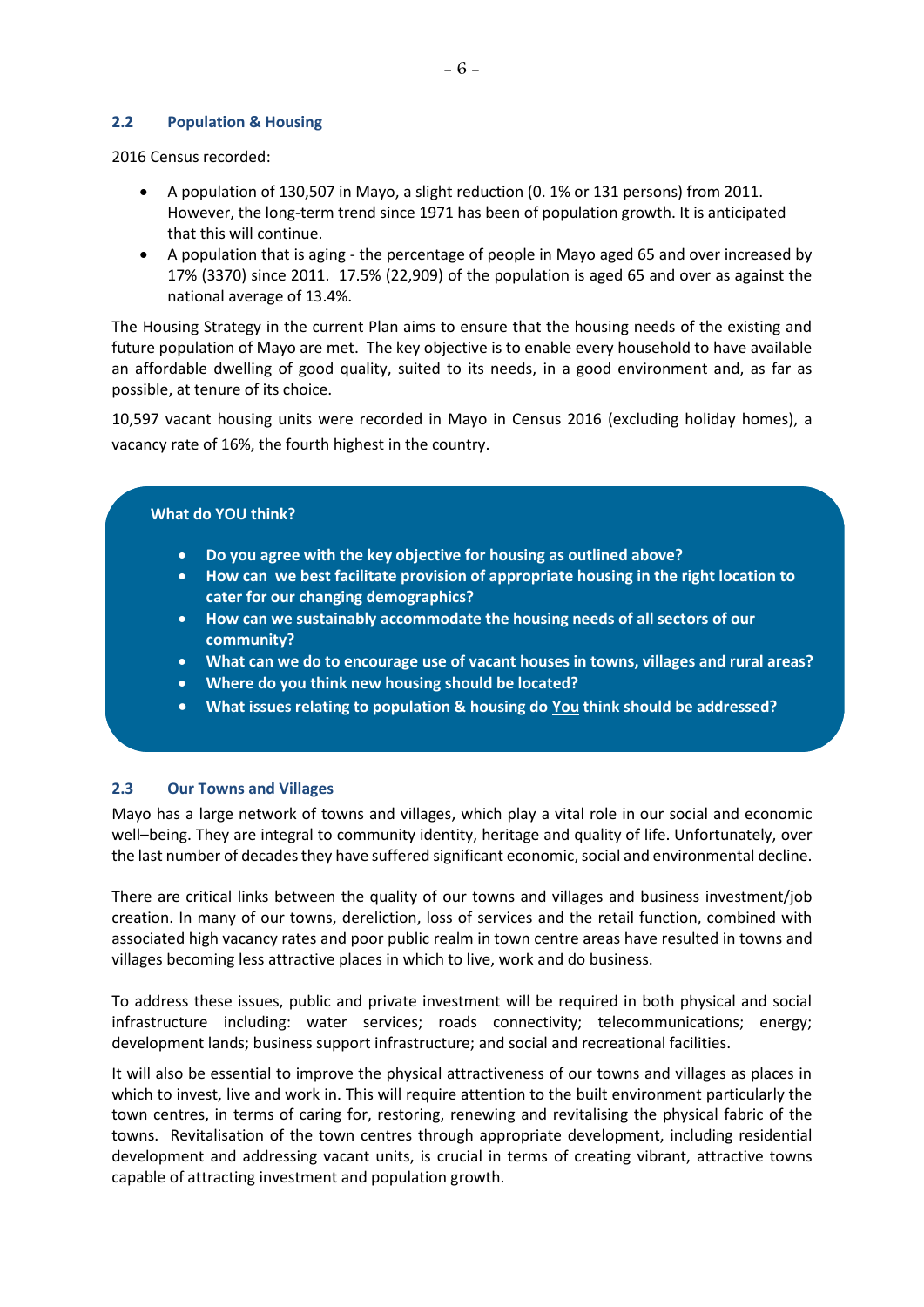Town and village renewal and regeneration will be a key focus in the review and we are keen to hear your views and ideas as to how our towns and town centres can be developed in terms of land use, physical fabric and the public realm to support and maintain thriving towns and villages.

#### **What do YOU think?**

- **What policies do you think would help support our towns and town centres?**
- **Do you think current zoning in the Area Plans support & protect the town centre areas?**
- **Should brown-field and derelict sites be prioritised over green-field development?**
- **How can we encourage use of vacant retail units in the town centres?**
- **How can we protect the distinctive characteristics & heritage of our towns & villages?**
- **How can we ensure that place-making & good urban design is integrated into the planning process?**
- **How can we encourage people to see our towns and villages as attractive and sustainable alternatives to building in the countryside?**
- **In addition to high quality design in buildings, public spaces and other areas of the public realm, what other measures are required to add vibrancy to our town centre areas?**
- **How can the Plan promote the night time economy?**
- **What characteristics of our towns and villages would you like to see protected?**
- **How can the Plan support sustainable communities in our towns and villages?**

#### **2.4 Rural Development**

Mayo is predominantly a rural county. The 2016 Census indicates that 71% of Mayo's population live in rural areas and 29% in urban areas (i.e. settlements over 1,500). The national urban/rural divide was 63% urban 37% rural. Our rural areas play a key role in defining the identity of Mayo, in contributing to its economic, social and cultural environment and in terms of its high-quality environment.

The rural areas, including the Gaeltacht areas and islands, are home to our rural communities, natural resources, biodiversity and landscape and are a focus for working and recreation activities through rural based activities including agriculture, forestry, agri-food, renewable energy, tourism and leisure. While agriculture remains an important part of the local economy, its share of economic output and employment continues to decline, and diversification and other enterprise and employment opportunities are required to sustain our rural communities. A key challenge will be to ensure there is a balance between the need to accommodate sustainable rural communities and increasing rural based economic activities with the need to protect the many different facets of the rural environment which are critical to the economic, social and cultural development of the county.

- **How can the Plan support rural based economic activities etc.?**
- **How can the Plan support the protection of our rural amenities and landscape?**
- **How can the Plan accommodate sustainable rural housing whilst ensuring protection of the landscape and environment?**
- **What services are required to support rural communities?**
- **What do you think are the greatest threats to our rural areas?**
- **How do you think the countryside can be safeguarded in terms of biodiversity and habitats while accommodating development?**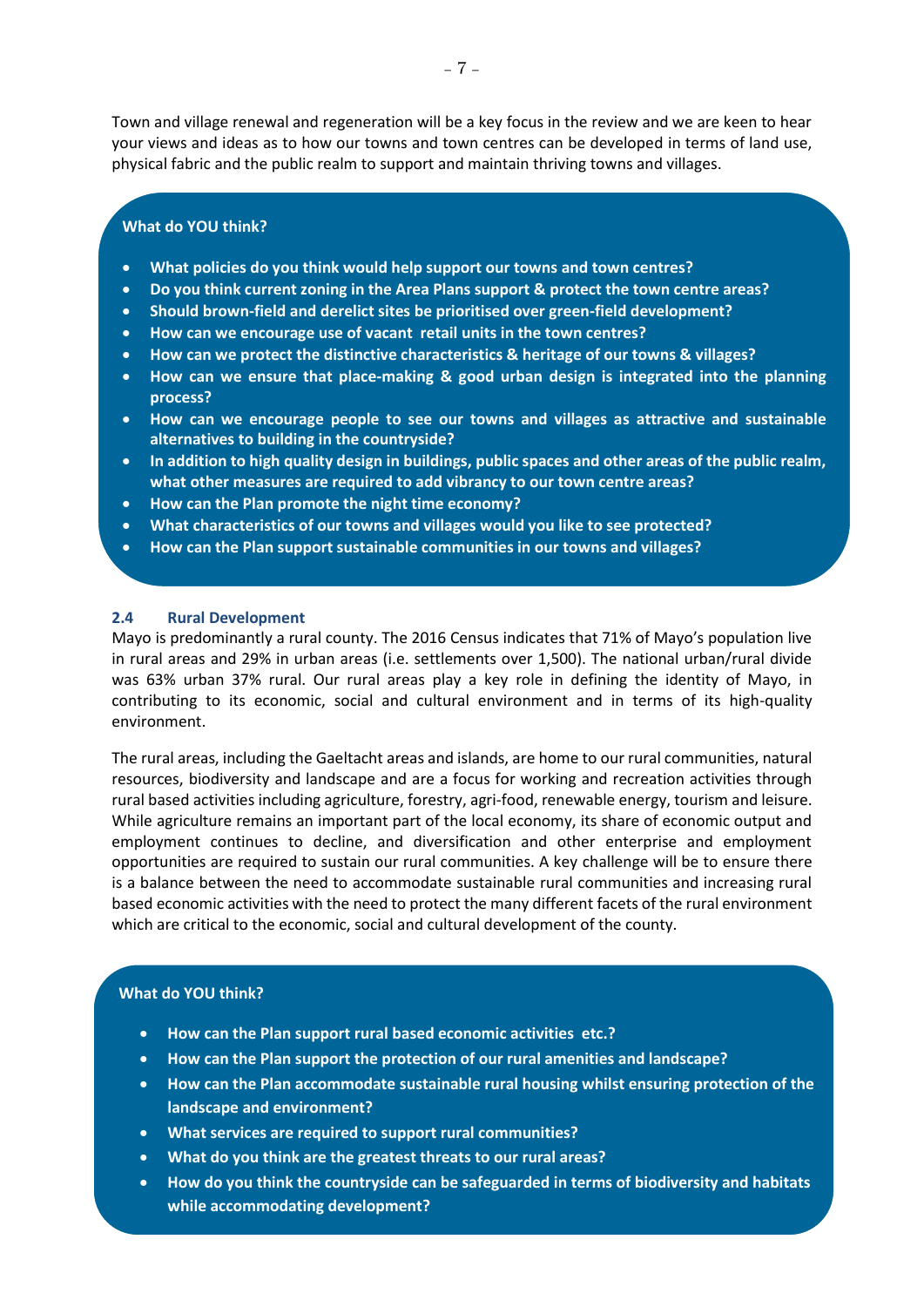#### **2.5 Economic Development**

Economic development provides the backbone for progress and sustainability in any county. Mayo has a hugely unique offering in terms of economic development opportunities across many sectors, including manufacturing, tourism, renewable energy, marine development and other rural based sectors e.g. agriculture, forestry and fishing, aquaculture and the extractive industry etc.

The role of local authorities in supporting economic development has increased significantly in recent years, particularly since the establishment of the Local Enterprise Offices in 2014. A review and analysis undertaken in 2013 of the key emerging economic sectors in the county concluded that the existing and emerging sectors that offer best potential for sustainable employment growth, clustering and value added are:

- Tourism
- Energy, including renewables
- Food & Agriculture (including agri-tech)
- Digital, ICT & Creatives
- Manufacturing.

A number of strategies are in place to guide the development of these sectors which are reviewed and updated from time to time.

It is also vital that Mayo retains its existing Foreign Direct Investment and indigenous industries within the county and provide enabling infrastructure that supports their retention and growth. Mayo has become synonymous with some internationally established large brands and employers e.g. Allergan Pharmaceuticals in Westport; Baxter in Castlebar; and Ballina Beverages (Coca Cola).

Indigenous industry is also a major employer with a number of manufacturing facilities particularly in the areas of textiles, agriculture and engineering - employing a significant number of people collectively. Mayo County Council recognises that the marine sector presents a major economic opportunity for the county and is currently preparing a Marine Strategy for Mayo. The Council will engage with the public in a separate consultation process in this regard.

The designation of Ireland West Airport Knock in 2017 as a Strategic Development Zone (SDZ) will have significant impact in terms of social and economic development, not alone for Mayo but for the region as a whole. The Planning Scheme for the SDZ is currently being prepared and will be made available for public consultation (under a separate statutory process) before adoption.

- **What other sectors should be promoted /supported in the Development Plan?**
- **How can we support a strong, local economy with job creation and sustainability at its core?**
- **What are Mayo's prime strengths/competitive advantages?**
- **How can we support a strong retail function in our town centres?**
- **How can the Plan support new/evolving work patterns and practices in a sustainable manner e.g. e-business & home based economic activity?**
- **How can Mayo be promoted to attract inward investment?**
- **How can the Plan support sustainable rural enterprise?**
- **How can the Plan support sustainable economic development whilst ensuring protection of our rural and natural amenities?**
- **What key issues should be prioritised in the Marine Strategy?**
- **What economic development issues do You think should be addressed?**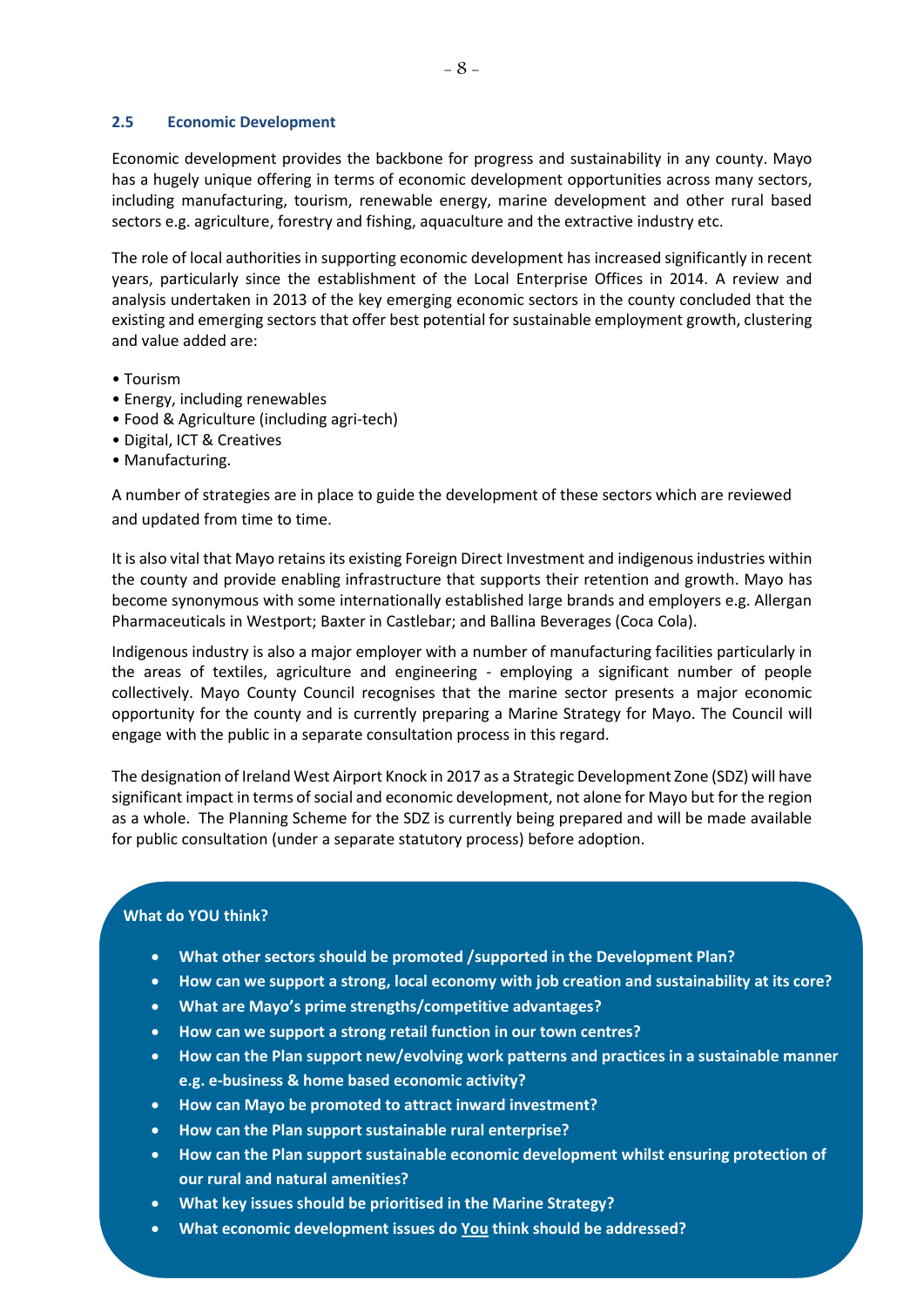#### **2.6 Infrastructure**

It is generally accepted that the level of economic activity of an area is related to the quality of its infrastructure e.g. roads, rail network, telecommunications/broadband, energy etc. Mayo's peripherality, in national and international terms, is exacerbated by major infrastructure deficiencies, particularly in relation to strategic road and rail connections, telecommunications and energy.

These infrastructure deficiencies are a major inhibiting factor in terms of the social and economic development of the county and quality of life in general. A high standard of transport infrastructure, together with access to a range of transport modes, linking Mayo with the major urban centres is critical for the longterm economic growth and sustainable development of the county.

Infrastructure development and investment in transport and movement (roads, rail, cycling, walking), water services, energy (including renewable energy), waste and telecommunications are critical to promote Mayo as an attractive location for enterprise, investment and a place to live, work and visit.

While it is acknowledged that the Council does not have direct responsibility for the provision of some of this infrastructure, it works to facilitate the timely provision of such infrastructure, and it is essential that the Plan provides a policy framework to support and direct other providers. The creation of sustainable communities is dependent on integration and co-ordination between land-use and the delivery of services. This includes the identification of priority infrastructure in the Plan.

- **How can the Plan support the relevant agencies in the provision of infrastructure? e.g. roads and public transport; energy provision, including renewable energy; water and wastewater; telecommunication and broadband?**
- **How can the Plan ensure that residential amenity and environmental quality is not compromised by the provision of such infrastructure?**
- **What areas of infrastructure should be prioritised in the Plan?**
- **How can the Plan provide for better co-ordination and integration between land use and transport facilities to support sustainable development?**
- **How can the Plan support greater use of public transport over private motor car?**
- **Can our current infrastructure be better utilised?**
- **How can renewable energy be maximised throughout the county?**
- **What infrastructure issues do You feel should be addressed in the Plan?**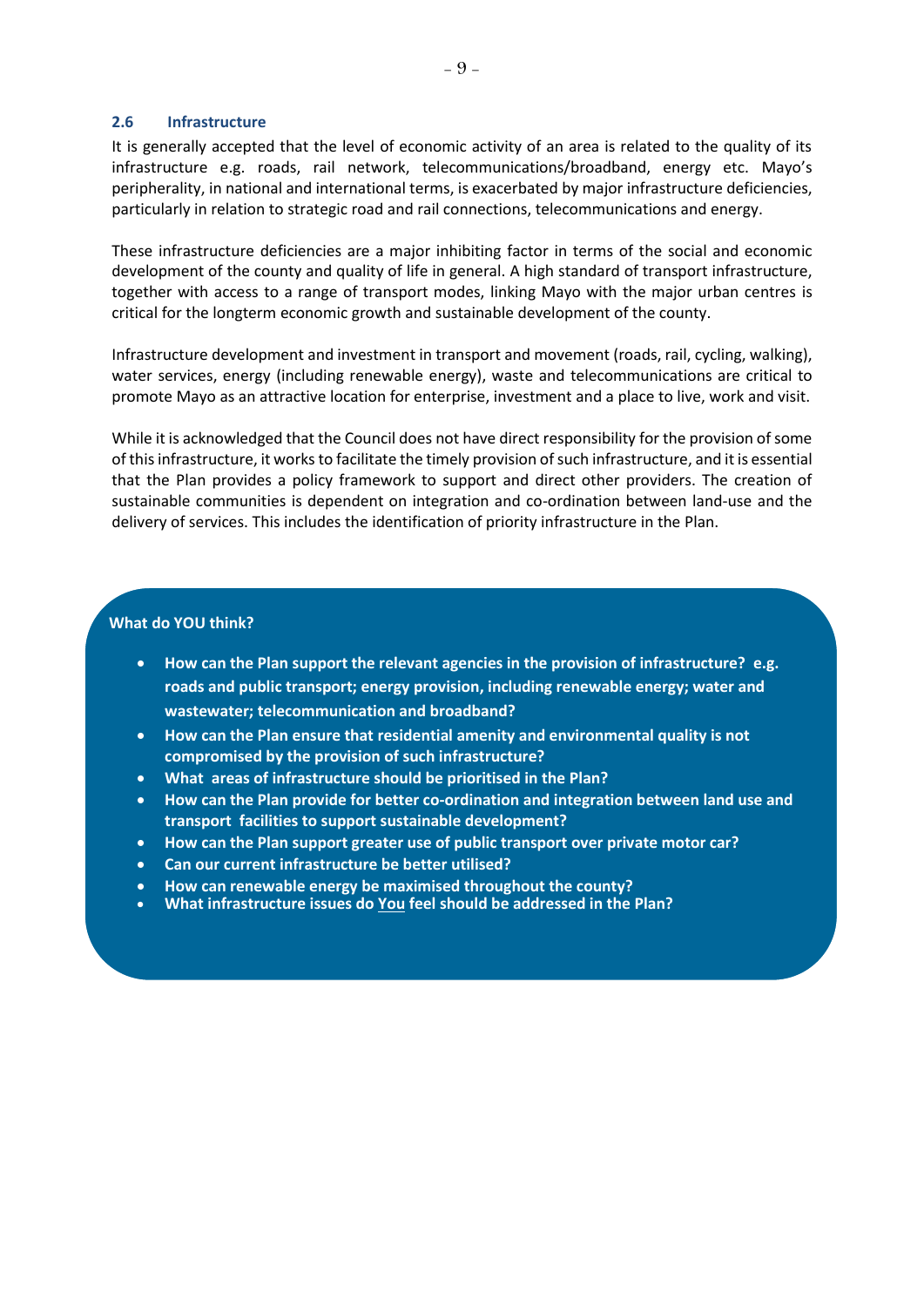#### **2.7 Environment, Heritage and Amenity**

A high-quality environment is essential for a good quality of life and is a key component of sustainable development. Mayo has a varied and unique landscape of international acclaim which contains a broad range of natural and cultural resources. Natural resources include water bodies, agricultural land, forestry, soil, geology, mineral deposits, flora and fauna. Almost a third of Mayo's land area is designated for the protection and conservation of flora and fauna. This high percentage reflects the international and national significance of Mayo's wealth of natural heritage. Cultural resources include our settlements, archaeological monuments, Gaeltacht areas and built heritage.

Deriving from our natural and cultural heritage are a number of amenities such as walkways, cycle ways, bathing areas, boating areas, fishing rivers and lakes etc. and many of our valuable assets including Croagh Patrick, Westport House, Ballycroy National Park, Turlough House, Ballintubber Abbey, Céide Fields, Knock Shrine, Great Western Greenway, Moy River, Tochar Phadraig, Atlantic Drive, Blue Flag Beaches to name just a few.

The sensitive development, management and conservation of these resources is essential to the economy and quality of life in that they provide amenity and recreation; water supplies; food; fuel; flood protection; coastal protection; and nutrient recycling. Green infrastructure such as the Great Western Greenway supports and improves environmental conditions in a way that facilitates environmental, economic and societal benefits. The Council has a statutory obligation to protect and manage water quality through implementation of the Water Framework Directive. Other environmental management issues include water conservation, waste management and the protection of our cultural heritage, to name but a few.

## **Climate change**

Central to environmental management is the issue of climate change, which is now emerging as one of the most significant global challenges for the planet in the  $21<sup>st</sup>$  century. Climate change will have diverse and wide-ranging impacts on our environment, society, economic sectors and natural resources. Management of areas prone to flooding and the coastal zone must be addressed along with measures to adapt to climate change.

The *National Climate Change Adaptation Framework* (DoECLG, 2012) emphasizes the importance of integrating climate change considerations into development plans. Local development planning will, in effect, become the mechanism for the delivery of local climate adaptation action and local authorities are required to integrate climate change adaptation/ mitigation objectives into their plans.

Currently the Council is engaged in the process of preparing a climate change adaptation and mitigation plan/framework.

## **What do YOU think?**

l

- **What are the main environmental management issues facing the county?**
- **What aspects of Mayo's natural & built heritage are important and worthy of protection?**
- **What is the best way to conserve the character and quality of our unique landscape?**
- **How should we address issues of coastal zone management in the Plan?**
- **How can we achieve a balance between economic development & environmental protection?**
- **How can natural heritage and biodiversity be enhanced?**
- **What landscapes do you think need to be protected?**
- **What parts of our towns and villages should be protected though the designation of additional Areas of Architectural Conservation?**
- **How can we facilitate access to amenity/heritage assets whilst ensuring they are protected?**
- **How can the plan promote adaptation to climate change at the local level?**
- **What environmental issues do You think should be addressed in the Plan?**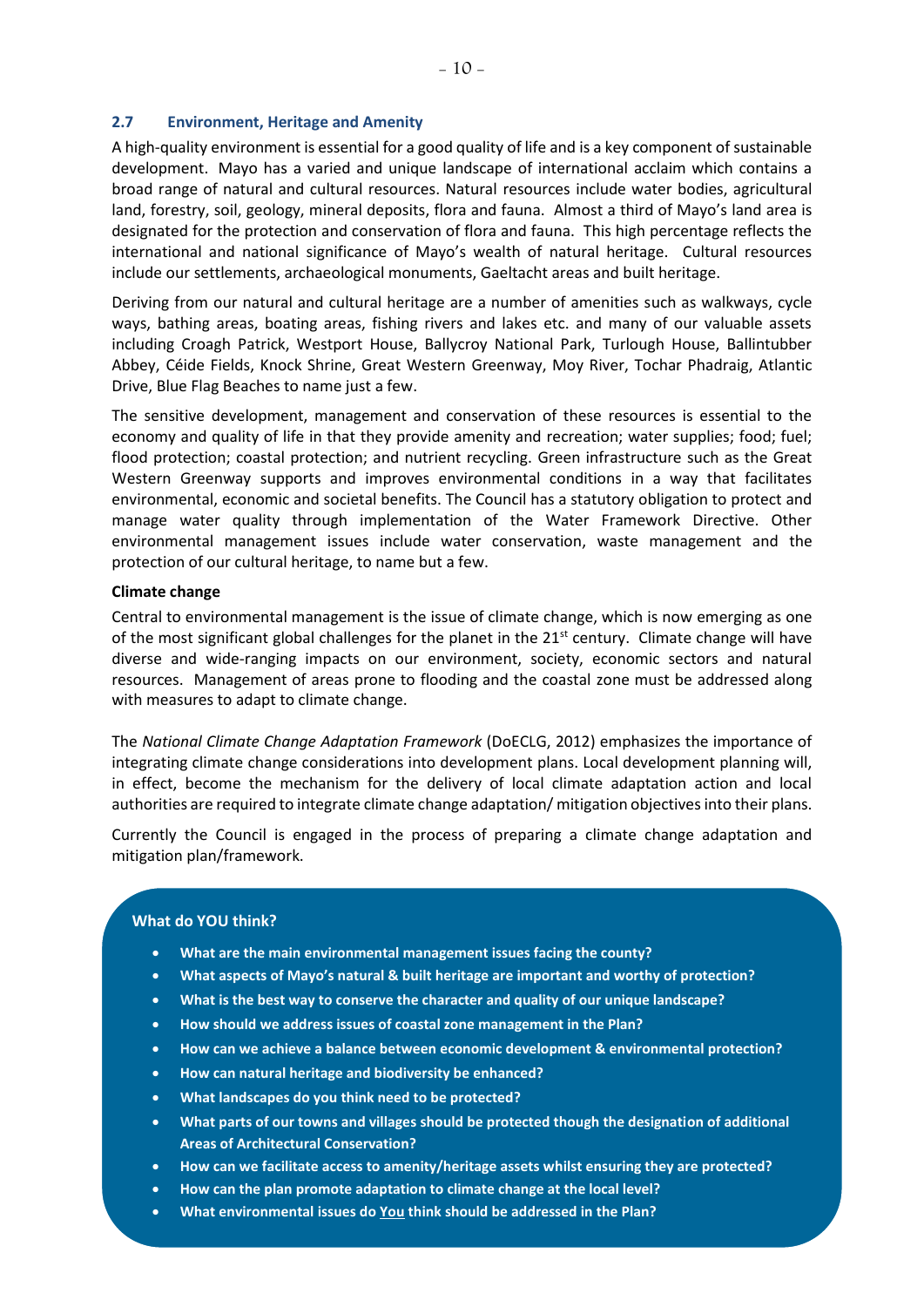#### **2.8 Social Infrastructure and Community Development**

Social and community facilities play a critical role in developing sustainable communities. Such facilities include schools, colleges, childcare facilities, libraries, health centres, fire services, facilities for the elderly and people with disabilities, arts, culture, areas of public open space, sports and recreation facilities etc.

Quality of life and social inclusion are intrinsically linked to the adequate provision of social and community infrastructure in line with changing development needs and demographics etc and as such will be cross-cutting themes in the Plan.

**Gaeltacht Maigh Eo and the Islands—**these areas are located in peripheral parts of the county and continue to face significant challenges including maintaining population, services and their unique cultural heritage and identity.

The review of the County Development Plan presents an opportunity to examine the existing provision of social and community infrastructure throughout the county in the context of settlement and population characteristics and to plan for future needs. The new Development Plan will support and work in conjunction with other policy documents such as the Mayo Local Economic & Community Plan, Mayo Age Friendly Strategy 2016– 2020 and Irish Language Plans for the Mayo Gaeltacht areas which are currently being prepared.

- **How can the Plan facilitate necessary social and community infrastructure in areas of need?**
- **What type of social/community infrastructure needs to be prioritised in your community?**
- **Where do you think new facilities should be located…..in close proximity to existing facilities/close to pubic transport facilities, on the edge of towns or in central locations?**
- **How can the Plan support our Gaeltacht and Island communities?**
- **How can the plan maximise the full potential of all elements of our multi-cultural society?**
- **Is there a need for more childcare facilities and where?**
- **How can the Plan promote and support social inclusion?**
- **Where should nursing homes and sheltered accommodation be located?**
- **What issues relating to social and community do You think should be addressed in the Plan?**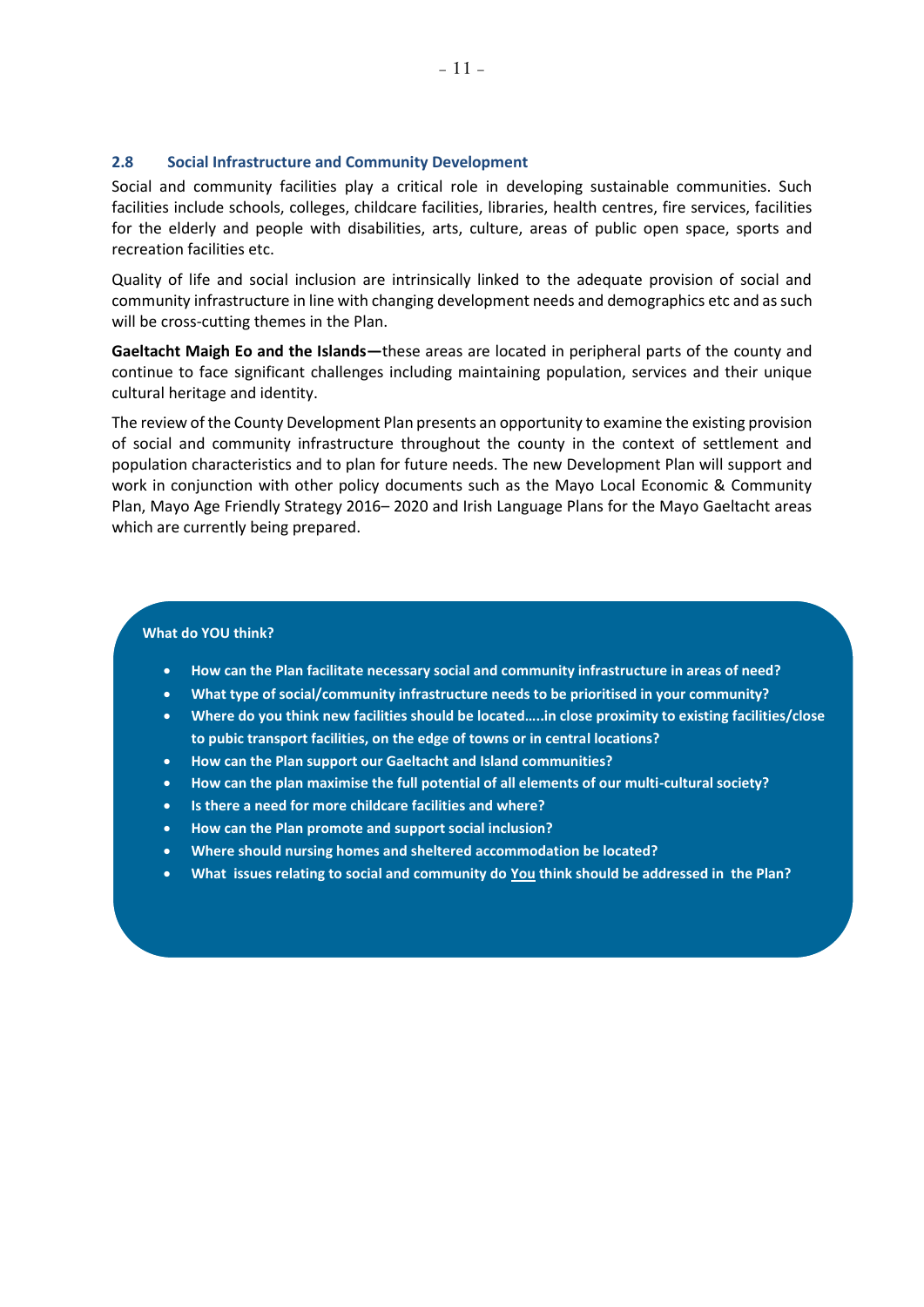## **3.0 Environmental Assessments**

An important aim of the Plan will be to ensure a balance between facilitating development whilst protecting the natural and built environment for present and future generations. To help us achieve this, three environmental assessments will be carried out in the course of preparing the Plan as part of the statutory requirements —

- 1. **Strategic Environmental Assessment** (SEA) informs us of the effects the plan may have on the environment and helps us to identify ways to minimise those effects
- 2. **Habitats Directive Assessment** (HDA) informs us on the effects the plan will have on any Natura 2000 site (Special Areas of Conservation (SACs), Special Protected Areas (SPAs), and Ramsar sites) and helps us to identify ways to avoid or minimise those effects
- 3. **Strategic Flood Risk Assessment**  identifies flood risk areas and assists us in zoning appropriately.

- What environmental consideration should be taken into consideration in the Strategic Environmental Assessment?
- Can you identify any measures that would assist in minimising any adverse effects of the Plan on the Natura 2000 network?

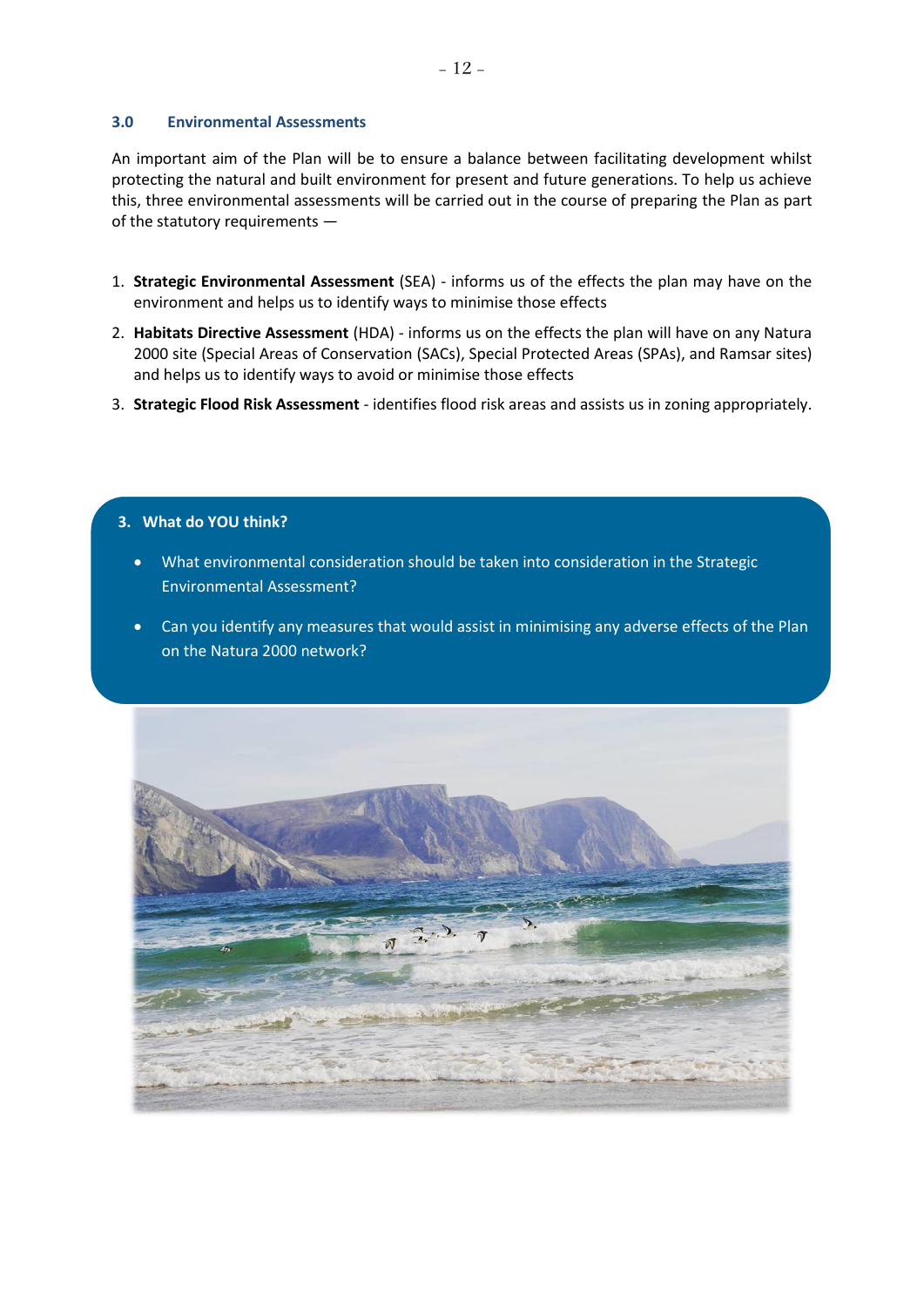# **Main stages and anticipated schedule<sup>1</sup> for Mayo County Development Plan 2020 – 2026**



-

 $^1$  Note that additional time may be required at Stage 3 to allow for Appropriate Assessment or Strategic Environmental Assessment to be carried out on any proposed material alterations to the Draft Plan — if it is determined that such assessments are warranted. This may extend the two-year timeframe accordingly.